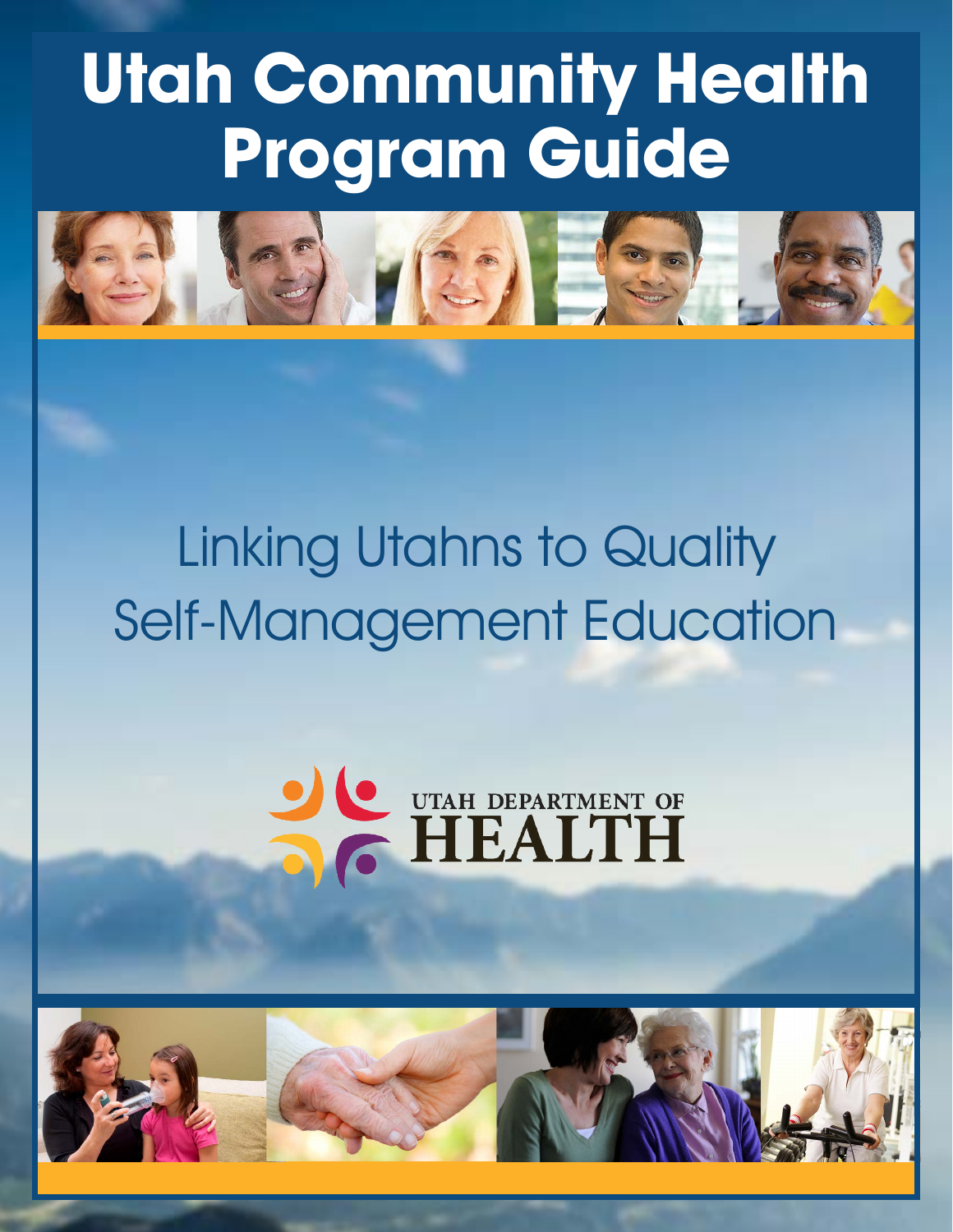

#### **Acknowledgements**

This document was developed based on the Montana Chronic Disease Prevention & Health Promotion Bureau Community Health Program Guide. www.[dphhs.mt.gov/publichealth/chronicdisease/](http://dphhs.mt.gov/publichealth/chronicdisease/CommunityBasedPrograms) [CommunityBasedProvgrams](http://dphhs.mt.gov/publichealth/chronicdisease/CommunityBasedPrograms) 

We would like to thank the following programs for their assistance in developing this document:

· Montana Chronic Disease Prevention & Health Promotion Bureau

#### **Utah Department of Health**

- · Alzheimer's and Related Dementias Program
- · Arthritis Program
- · Asthma Program
- · Cancer Control Program
- · Healthy Living Through Environment, Policy & Improved Clinical Care (EPICC) Program
- · Tobacco Prevention and Control Program
- · Violence and Injury Prevention Program

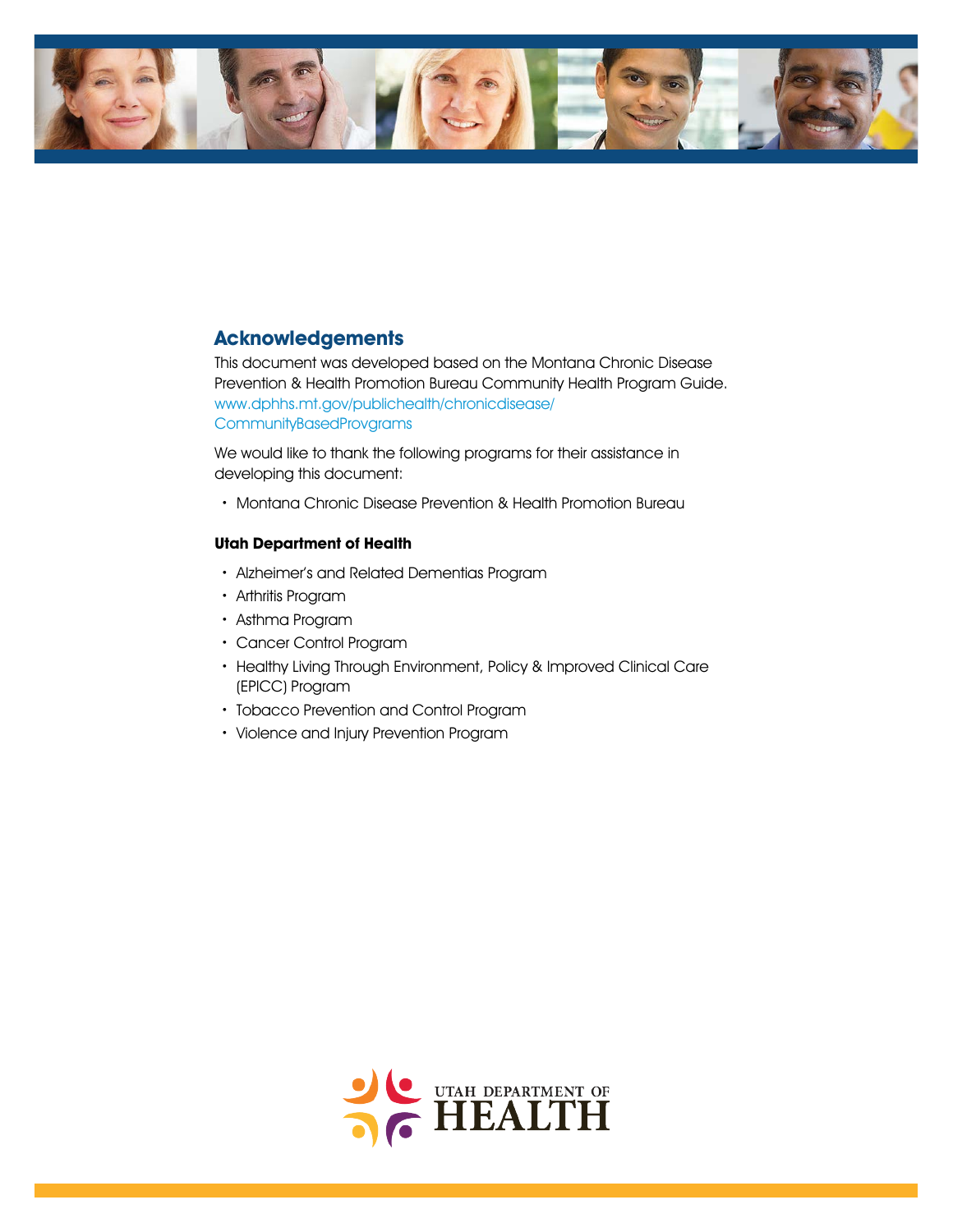

#### **Utah Healthy Community Program Guide**

Public health enhances the quality of life in Utah by supporting healthy living in your community. It touches everyone in your community – from the minute you're born, throughout your entire life. Take a closer look at what public health programs are available in your community to make your life better.

#### **Purpose of the guide**

This guide highlights programs that address the prevention and management of chronic diseases and health disparities experienced by Utahns. These programs offer access to health promotion and healthy lifestyle opportunities.

#### **Goal of community health programs**

These programs aim to reduce and prevent illness and death through healthy lifestyles and self-management.

#### **How to use the guide**

The table on pages 4 and 5 lists the community health programs and briefly provides:

- · Program description
- · Time commitment of participant
- · Target audience
- · Website for more Information

#### **Fact sheets on each program are provided for more detail on:**

- · Program description
- · Program benefits
- · What is provided for participants
- · Resources & contact information
- · Why to make a referral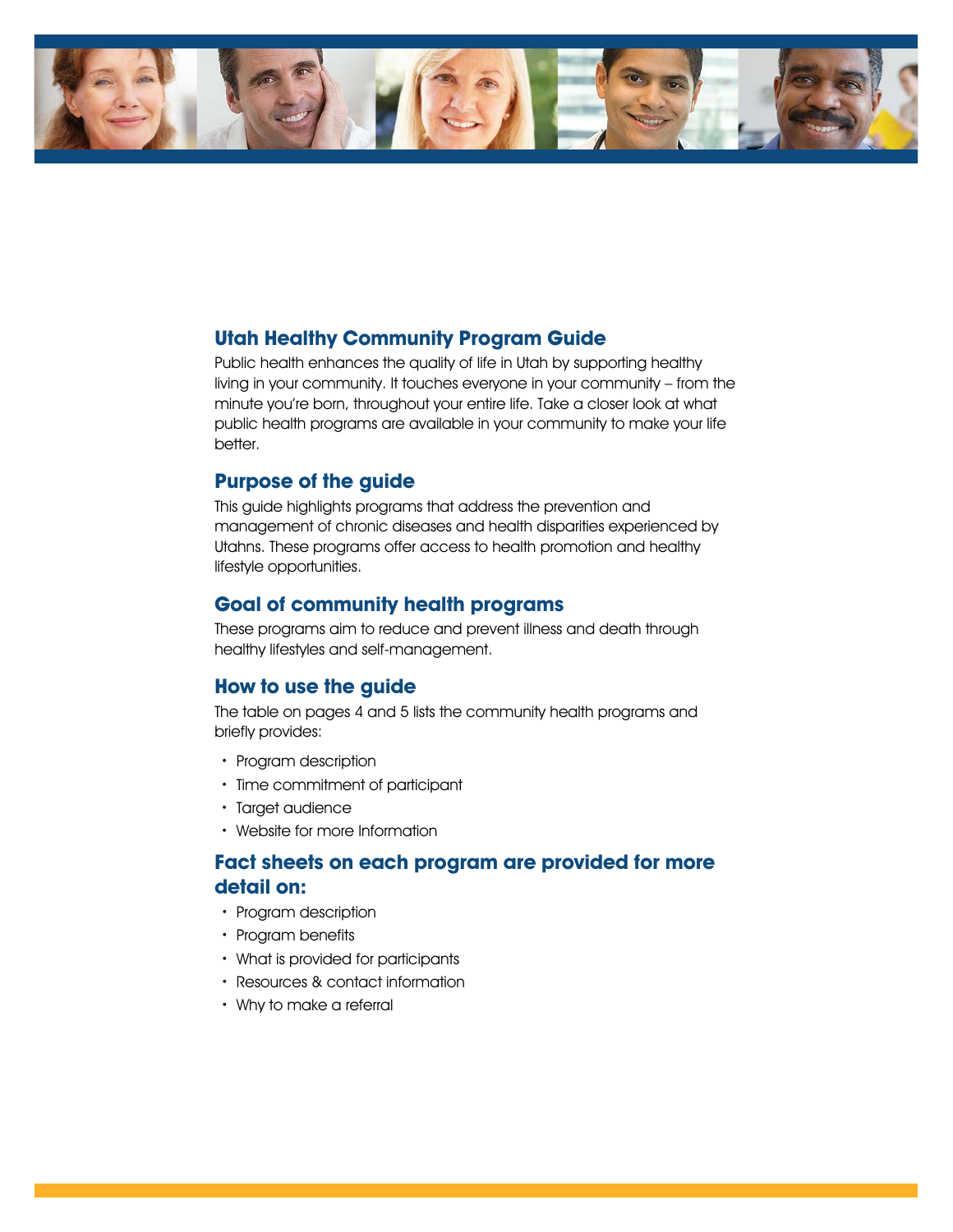# **Community-Based Programs**



| Program                                                                     | <b>Description</b>                                                                                                                                                                                            | <b>Time Commitment of</b><br><b>Participants</b>                                                                            | <b>Target</b><br><b>Audience</b>                                                                        | Website                            | Pg.             |
|-----------------------------------------------------------------------------|---------------------------------------------------------------------------------------------------------------------------------------------------------------------------------------------------------------|-----------------------------------------------------------------------------------------------------------------------------|---------------------------------------------------------------------------------------------------------|------------------------------------|-----------------|
| <b>Alzheimer's</b><br>and Related<br><b>Dementias</b>                       | Educational resources available for<br>patients, caregivers, and health care<br>professionals. 24-hour helpline is<br>available at 1-800-272-3900.                                                            |                                                                                                                             | <b>Adults</b><br>diagnosed with<br>Alzheimer's<br>or related<br>dementias                               | www.alz.org/<br>utah               | $\ddot{\circ}$  |
| <b>Arthritis</b><br><b>Foundation</b><br><b>Exercise</b><br><b>Program</b>  | A recreational exercise program for<br>adults with arthritis. Includes health<br>education, exercise for any fitness<br>level, and relaxation techniques.                                                     | 1 hour class 2-3 times<br>per week                                                                                          | Adults with<br>arthritis or<br>anyone wanting<br>to establish an<br>exercise routine                    | www.livingwell.<br>utah.gov        | 7               |
| <b>Asthma</b><br><b>Home Visiting</b><br><b>Program</b>                     | A program that provides 3 in-home<br>visits. During these visits, participants<br>will learn more about how to manage<br>asthma and reduce asthma triggers in<br>the home.                                    | 3 home visits over<br>a period of about 4<br>months. Each visit is<br>between 60-90 mins.                                   | Individuals with<br>asthma living in<br>Salt Lake and<br><b>Utah Counties.</b>                          | www.health.<br>utah.gov/<br>asthma | 8               |
| <b>BeWise</b><br><b>Program</b>                                             | A program that offers cardiovascular<br>screening and health coaching.<br>Provides educational resources and<br>support tools to assist women in setting<br>and achieving health goals.                       | Annual screening and<br>3-5 health coaching<br>sessions over a year                                                         | Women aged<br>40-64 who live<br>at or below<br>250% of the<br><b>Federal Poverty</b><br>Level           | www.<br>cancerutah.<br>org/bewise/ | 9               |
| <b>Breast &amp;</b><br><b>Cervical</b><br><b>Cancer</b><br><b>Screening</b> | A program that provides breast and<br>cervical cancer screening to women.                                                                                                                                     | Annual screening,<br>follow-up, and<br>diagnostic services<br>when clinically<br>indicated                                  | Women aged<br>40-64 who live<br>at or below<br>250% of the<br><b>Federal Poverty</b><br>Level           | www.<br>cancerutah.<br>org         | 10              |
| <b>Diabetes Self-</b><br><b>Management</b><br><b>Education</b><br>(DSME/T)  | Connects people with diabetes<br>to quality diabetes education to<br>enhance self-management and<br>improve quality of life.                                                                                  | Individually tailored to<br>each person's needs<br>(e.g. up to 10 hours in<br>year one, then 2 hours<br>the following year) | People<br>diagnosed with<br>diabetes                                                                    | WWW.<br>choosehealth.<br>utah.gov  | $\overline{11}$ |
| <b>EnhanceFitness</b>                                                       | Helps adults with arthritis and other<br>chronic conditions adopt and<br>maintain an exercise routine in order to<br>improve mobility and decrease pain.<br>All exercises can be done sitting or<br>standing. | 1 hour class 2-3 times<br>per week                                                                                          | Adults who want<br>to establish an<br>exercise routine,<br>especially those<br>with chronic<br>diseases | www.livingwell. 12<br>utah.gov     |                 |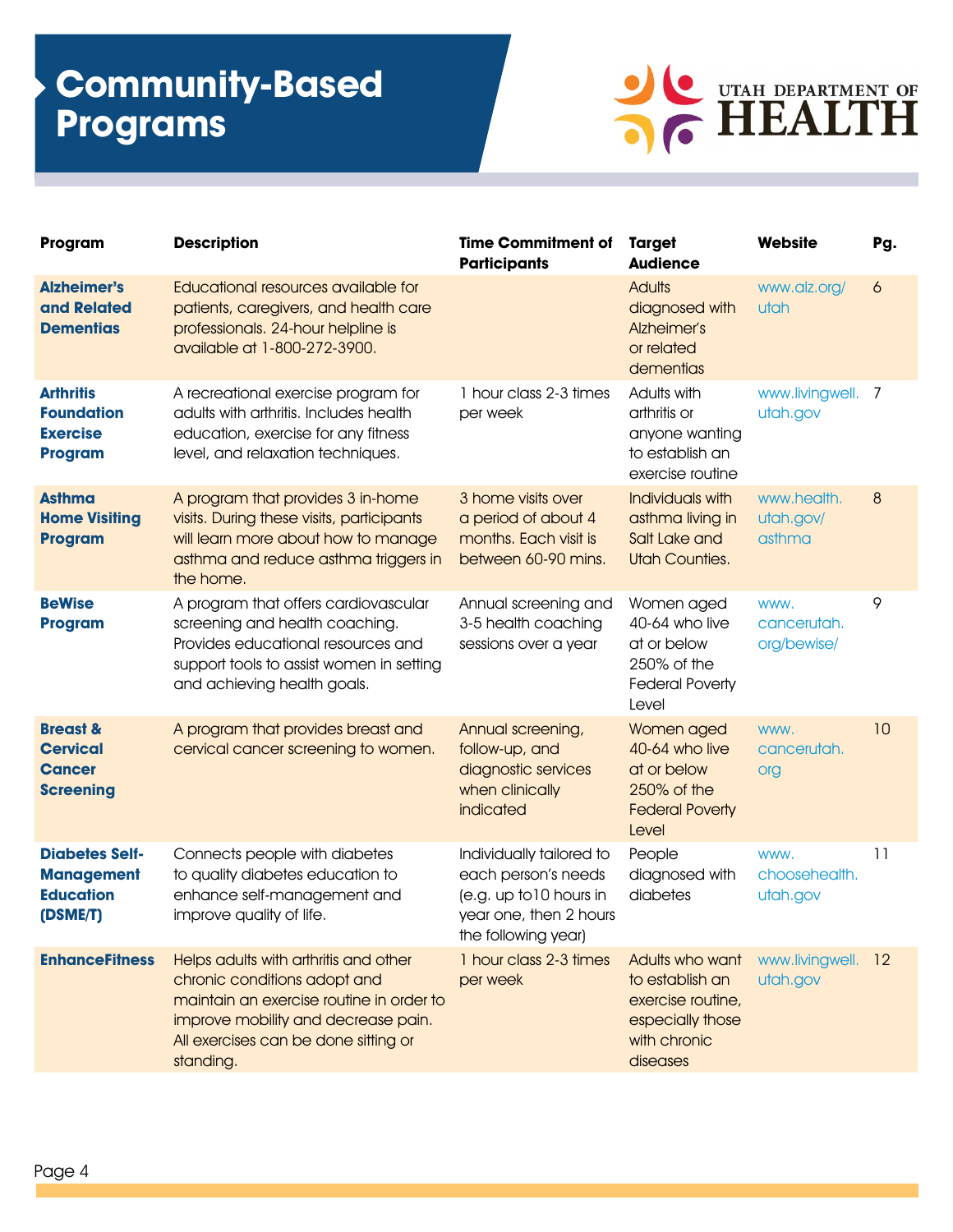# **Community-Based Programs (continued)**



| Program                                                                                     | <b>Description</b>                                                                                                                                                                                                                         | <b>Time Commitment of</b><br><b>Participants</b>                  | <b>Target</b><br><b>Audience</b>                                                                                      | Website                                                 | Pg. |
|---------------------------------------------------------------------------------------------|--------------------------------------------------------------------------------------------------------------------------------------------------------------------------------------------------------------------------------------------|-------------------------------------------------------------------|-----------------------------------------------------------------------------------------------------------------------|---------------------------------------------------------|-----|
| <b>Living Well</b><br>with Chronic<br><b>Conditions</b><br>(CDSMP)                          | Empowers adults with one or more<br>chronic conditions learn how to<br>take control of their own health,<br>learning techniques like exercise,<br>diet, communicating effectively with<br>health care providers, and stress<br>management. | 2.5 hours per week for<br>6 weeks                                 | Adults with 1 or<br>more chronic<br>conditions and<br>their family<br>members or<br>caretakers                        | www.<br>livingwell.<br>utah.gov                         | 13  |
| <b>Living Well</b><br>with Diabetes<br>(DSMP)                                               | Empowers adults with diabetes to learn<br>how to take control of their own health<br>through self-management techniques<br>with a focus on diabetes specific<br>health concerns.                                                           | 2.5 hours per week for<br>6 weeks                                 | Utah adults<br>with diabetes<br>and their family<br>members or<br>caretakers                                          | www.<br>livingwell.<br>utah.gov                         | 14  |
| <b>National</b><br><b>Diabetes</b><br><b>Prevention</b><br><b>Program</b><br>(National DPP) | A program that offers comprehensive<br>group-based education on healthy diet<br>and exercise to help adults at high-risk<br>for Type 2 Diabetes to adopt healthy<br>lifestyles.                                                            | 1 hour per week for<br>16 weeks; 1 hour per<br>month for 6 months | Adults who are<br>overweight<br>and have risk<br>factors for Type<br>2 Diabetes or<br>heart disease                   | www.<br>livingwell.<br>utah.gov                         | 15  |
| <b>Utah Tobacco</b><br><b>Quit Line</b>                                                     | Telephone line that helps tobacco<br>users to quit.                                                                                                                                                                                        | 5 personalized<br>telephone coaching<br>sessions                  | Tobacco users,<br>or anyone who<br>is trying to help<br>someone quit                                                  | www.<br>waytoquit.<br>org                               | 16  |
| <b>Stepping On</b>                                                                          | A fall prevention program that<br>addresses medication, visual<br>impairments, strength, balance, and<br>the home environment.                                                                                                             | 2 hours per week for<br>$7$ weeks $+$ a 1-hour<br>reunion class   | <b>Adults aged</b><br>$60+$ who are<br>at risk for falling,<br>have recently<br>fallen, or have a<br>fear of falling. | www.health.<br>utah.gov/<br>vipp/older-<br>adults/falls | 17  |
| <b>Walk With Ease</b>                                                                       | Teaches participants how to safely start<br>and maintain a regular walking routine<br>to decrease pain and increase overall<br>mobility.                                                                                                   | 1 hour class                                                      | People<br>diagnosed with<br>diabetes                                                                                  | WWW.<br>livingwell.<br>utah.gov                         | 18  |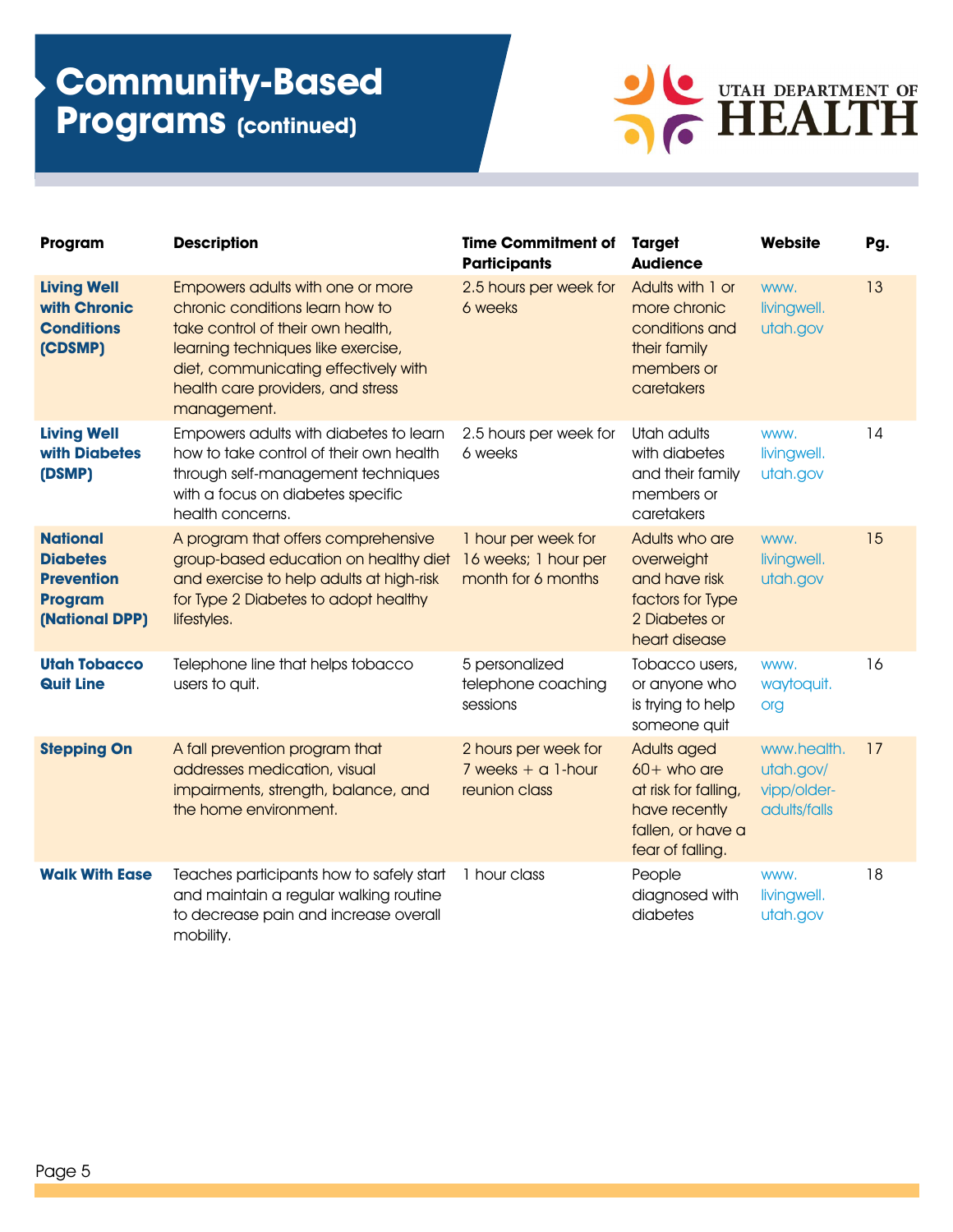# **Alzheimer's and Related Dementias**



#### **WHY MAKE A REFERRAL?**

- · Researchers believe that early detection will be key to preventing, slowing, and stopping Alzheimer's disease.
- · Active management of Alzheimer's and other dementias can improve quality of life through all stages of the disease for individuals with dementia and their caregivers.
- · 75% of adults report not being knowledgeable about the disease<sup>1</sup>.
- · Only 19% of people aged 60 and older who reported worsening confusion or memory loss have discussed their symptoms with a healthcare provider<sup>2</sup>.

**CONTACT**

[livingwell@utah.gov](mailto:livingwell@utah.gov) 1-888-222-2542

### **PROGRAM DESCRIPTION**

The Alzheimer's and Related Dementias Program provides educational resources for patients, caregivers, and health care professionals. The agencies listed below offer a variety of classes for patients, families, caregivers, and health care professionals.

#### **PROGRAM BENEFITS**

- · Increases knowledge and awareness of signs and symptoms of Alzheimer's and related dementias.
- · Resources, home care, support groups, education, and events for caregivers.
- · Improves the dignity and quality of life for people with dementia and their families.

#### **RESOURCES & PROGRAMS**

- · Alzheimer's Association toll-free Helpline 1-800-272-3900 or [www.alz.org/utah](http://www.alz.org/utah)
- · National Institute on Aging-Alzheimer's Disease Education and Referral Center [www.nia.gov/Alzheimers](http://www.nia.gov/Alzheimers)
- · Local Area Agencies on Aging are charged with the responsibility of providing a comprehensive array of services to, and advocating for, the needs of seniors residing in their areas. [www.hsdaas.utah.gov](http://www.hsdaas.utah.gov)
- · Caregiver Support Program assists caregivers with information and assistance, free classes, conferences and events, support groups, consultations, and limited respite services. Call 385-468-3280 for more information.
- · For a list of support groups visit [www.alz.org/crf,](http://www.alz.org/crf) choose Alzheimer's Association Programs and Events, click on Support Groups, and search by your location. Or call 800.272.3900. You will find both caregiver support groups as well as groups for those in the early stage of Alzheimer's, dementia, or Mild Cognitive Impairment.
- · The Alzheimer's Association provides in-person workshops and online programs to help caregivers gain knowledge about the disease process and caregiving techniques. For a list of available programs visit [www.alz.org/utah](http://www.alz.org/utah) and click on Education or call 800.272.3900.
- · The Alzheimer's Association TrialMatch is a free, easy-to-use clinical studies matching service that connects individuals with Alzheimer's, caregivers, healthy volunteers and physicians with current studies. http://www.alz.org/research/clinical\_trials/find\_clinical [trials\\_trialmatch.asp](http://www.alz.org/research/clinical_trials/find_clinical_trials_trialmatch.asp)

# **FOR MORE INFORMATION ON THIS PROGRAM**

Lynn Meinor [lmeinor@utah.gov](mailto:lmeinor@utah.gov) (801) 538-6198

- 1. 2016 Alzheimer's Disease Facts and Figures
- 2. The Healthy Brain Initiative, 2013-2018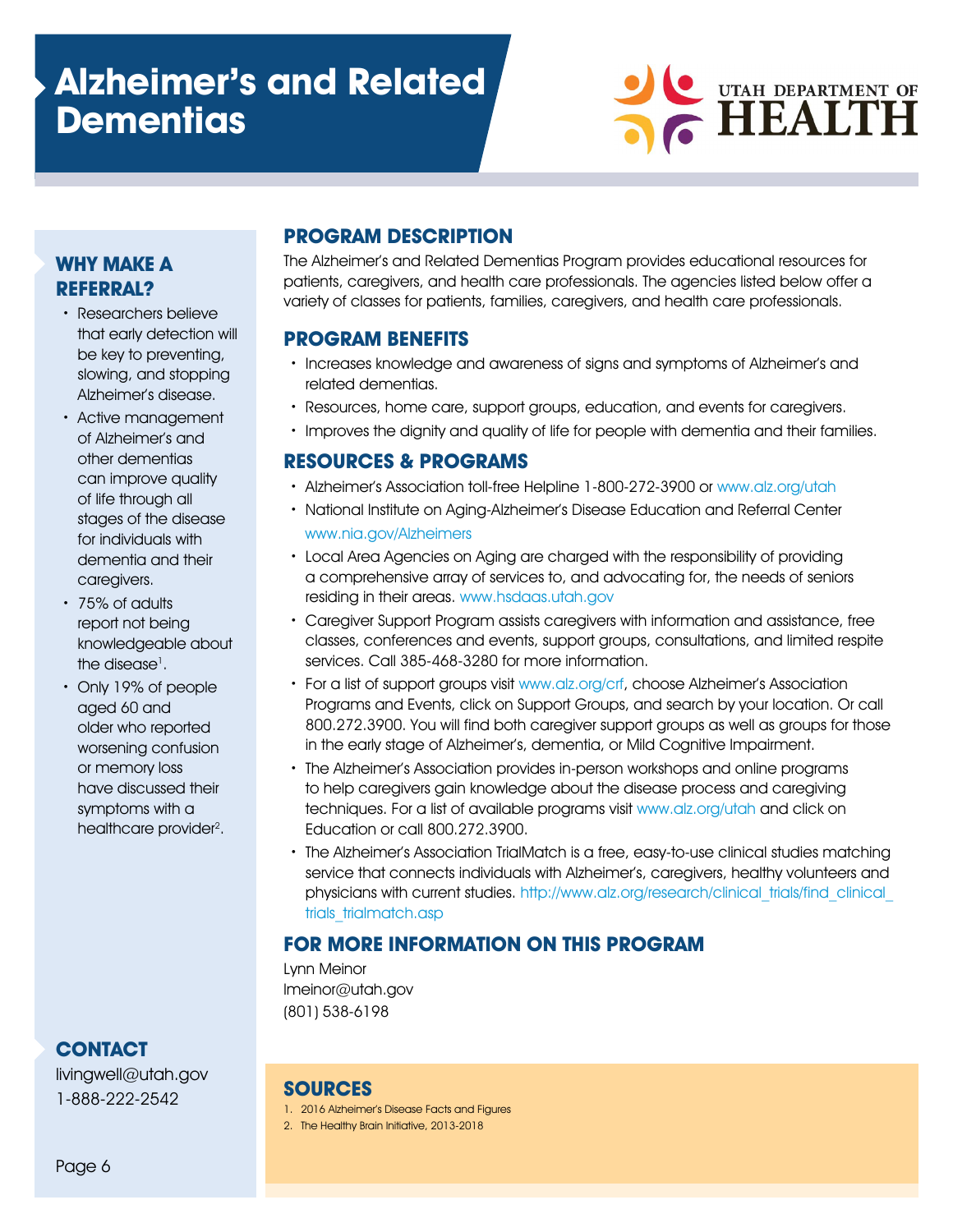# **Arthritis Foundation Exercise Program**



#### **WHY MAKE A REFERRAL?**

- · 1 in 5 Utah adults (410,000) report having been diagnosed with Arthritis<sup>1</sup>.
- · 46.7% of adults with arthritis report being limited in their usual activities, work, or social activities<sup>1</sup>.
- · 23.3% of adults with arthritis report engaging in no physical activity<sup>1</sup>.
- · 48.5% of adults with arthritis report too little physical activity to meet national recommendations<sup>2</sup>.

#### **PROGRAM DESCRIPTION**

The Arthritis Foundation Exercise Program is a community-based recreational program specifically designed to teach adults with arthritis how to exercise safely. Trained instructors cover a variety of range-of-motion exercises, endurance-building activities, relaxation techniques, and health education topics. All of the exercises can be modified to meet participant needs and abilities.

#### **PROGRAM BENEFITS**

Participants completing the program report experiencing:

- · Improved functional ability
- · Decreased depression
- · Decreased pain
- · Increased confidence in one's ability to exercise

#### **WHAT IS PROVIDED TO PARTICIPANTS**

Classes meet two or three times per week for an hour. One session is typically 8 weeks long, but many locations offer ongoing classes and participants can continue attending as long as they wish. Each class offers:

- · Range of motion exercises and stretches
- · Endurance exercises
- · Strength building exercises
- · Health education
- · Relaxation techniques
- · Social interaction

#### **RESOURCES**

Visit [www.livingwell.utah.gov](http://www.livingwell.utah.gov) for more information

# **FOR MORE INFORMATION ON THIS PROGRAM**

Rebecca Castleton [rcastlet@utah.gov](mailto:rcastlet@utah.gov) (801) 538-9340

#### **CONTACT**

[livingwell@utah.gov](mailto:livingwell@utah.gov) 1-888-222-2542

- 1. 2014 Utah Behavior Risk Factor Survillance System (BRFSS) Report
- 2. 2013 Utah BRFSS Report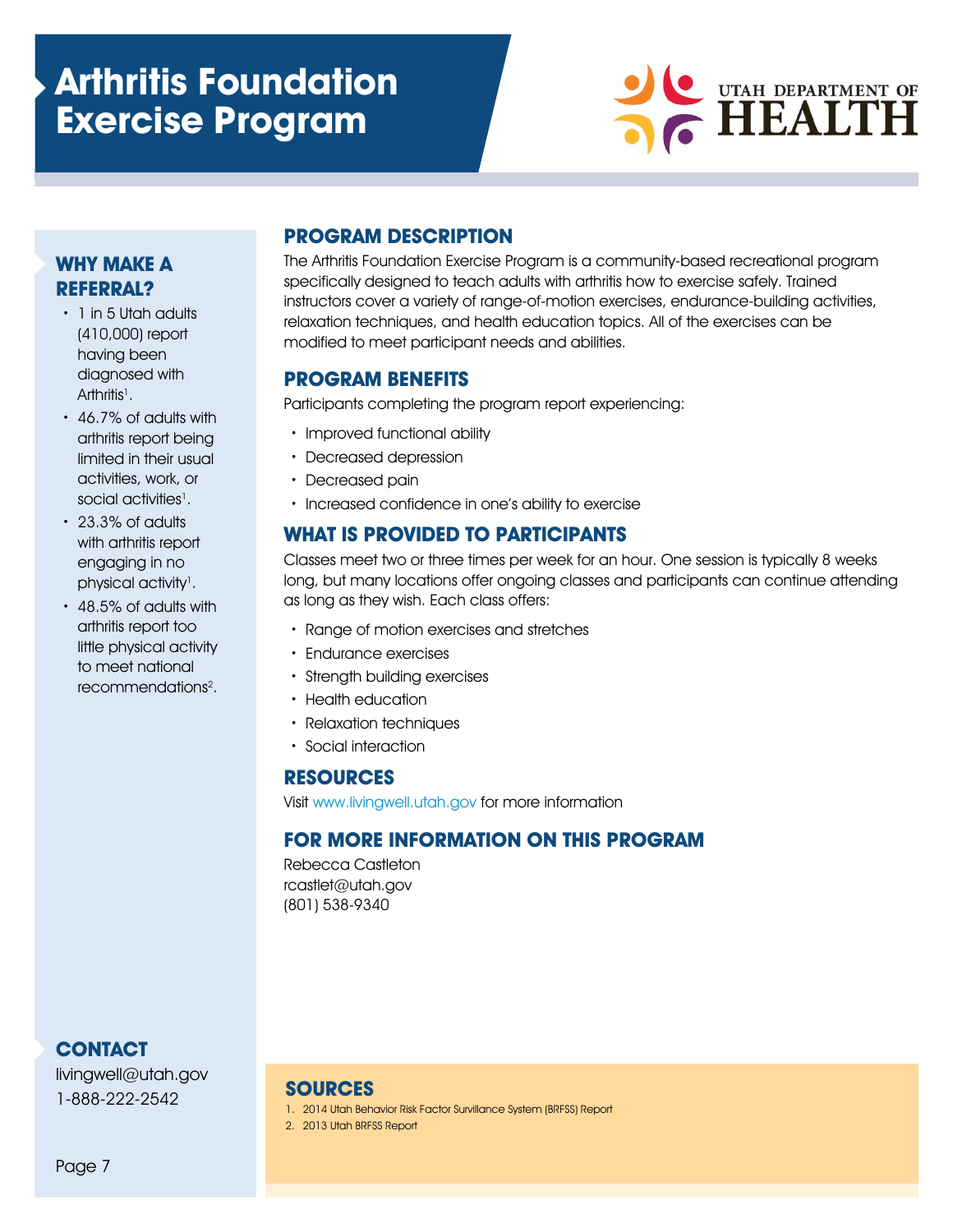# **Asthma Home Visiting Program**



#### **WHY MAKE A REFERRAL?**

- · About 64% of those with asthma in Utah reported at least one trigger in their home<sup>1</sup>.
- · About 36% of those who reported 3 or more triggers in their home also reported missing at least one school day in the past year due to asthma<sup>1</sup>.
- · The asthmarelated emergency department rate in Utah (2013) was 23.3 per 10,000 encounters<sup>2</sup>.

#### **PROGRAM DESCRIPTION**

This program is offered only in Salt Lake and Utah Counties. In this free program, two health educators from Salt Lake or Utah County Health Department will come to the participant's home for 3 in-home visits lasting between 60-90 minutes. Participants will also receive two follow up calls 6 and 12 months after completing the program. Priority is given to those that have severe or uncontrolled asthma.

# **PROGRAM BENEFITS**

Each in-home visit provides asthma education specific to you and your home.

- · Visit one: Participants will learn more about how to manage asthma. Topics include: asthma symptoms, triggers, medications, inhaler technique, and asthma action plans. Participants will make a plan to improve asthma control.
- · Visit two: Participants will walk through the home to identify asthma triggers, then make a plan to reduce these triggers.
- · Visit three: Participants will review progress on controlling their asthma and reducing triggers.

#### **WHAT IS PROVIDED TO PARTICIPANTS**

- · One-on-one asthma self-management education.
- · An in-home assessment to help reduce asthma triggers.
- · Eligible participants may be referred to local housing agencies for assistance with remediating asthma issues in the home.
- · Participants may also receive a pillow and/or mattress cover to reduce dust mite exposure.

# **RESOURCES**

Visit [www.health.utah.gov/asthma](http://www.health.utah.gov/asthma) for more information.

# **FOR MORE INFORMATION ON THIS PROGRAM**

Contact asthma@utah.gov

#### **CONTACT**

[livingwell@utah.gov](mailto:livingwell@utah.gov) 1-888-222-2542

- 1. Utah BRFSS Asthma Call-back Survey, 2009-2014 combined
- 2. Utah Emergency Department Encounter Database, 2013. Age-adjusted rate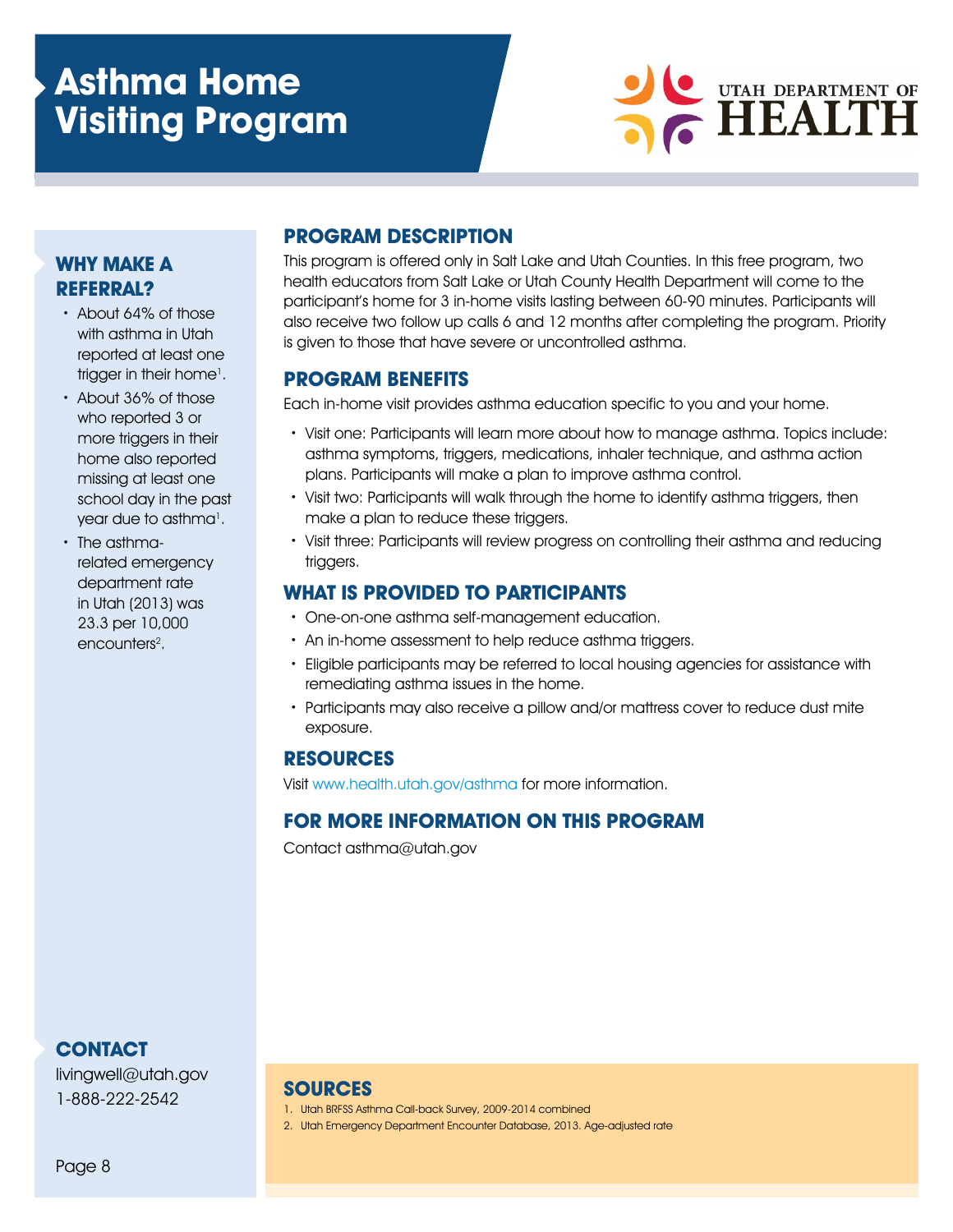# **BeWise (WISEWOMAN) Program**



#### **WHY MAKE A REFERRAL?**

- · Cardiovascular disease is the leading cause of death of women in the United States<sup>1</sup>.
- · Risk Factors for heart disease include diabetes, overweight and obesity, poor diet, and physical inactivity<sup>1</sup>. All of which are targeted through the BeWise Program.
- · 60.5% of Utah adults are overweight or  $obese<sup>2</sup>$ .
- · People in Utah with low household income and fewer years of formal education report higher rates of tobacco use than the general population<sup>2</sup>.

# **PROGRAM DESCRIPTION**

The BeWise Program provides free cardiovascular risk screening to low income, underinsured, or uninsured women aged 40-64. The program also includes health coaching and is specifically designed to help women set and reach their health goals through free education and resources. Trained educators cover a variety of health topics, including exercises, diet, smoking cessation, and support options. All of the education is tailored to meet the participant's needs and abilities.

# **PROGRAM BENEFITS**

Participants completing the program report experiencing:

- · Healthier eating
- · Increased exercise
- · Increased motivation to live a healthier lifestyle
- · Improved blood pressure values
- · Weight loss
- · Reduced total cholesterol values

# **WHAT IS PROVIDED TO PARTICIPANTS**

Cardiovascular screenings include:

- · Weight
- · Height
- · Body Mass Index
- · Blood Pressure
- · Cholesterol
- · Glucose (blood sugar) or A1C

Health coaching

- · An opportunity to speak one-on-one with a health coach
- · Tools and resources to support health goals participants set

# **RESOURCES**

Visit [www.cancerutah.org/bewise](http://www.cancerutah.org/bewise) for more information.

# **FOR MORE INFORMATION ON THIS PROGRAM**

Call the Resource Hotline at 1-800-717-1811

# **CONTACT**

[livingwell@utah.gov](mailto:livingwell@utah.gov) 1-888-222-2542

- 1. [www.cdc.gov/dhdsp/data\\_statistics/fact\\_sheets/fs\\_heart\\_disease.htm](http://www.cdc.gov/dhdsp/data_statistics/fact_sheets/fs_heart_disease.htm)
- 2. 2014 Utah BRFSS Report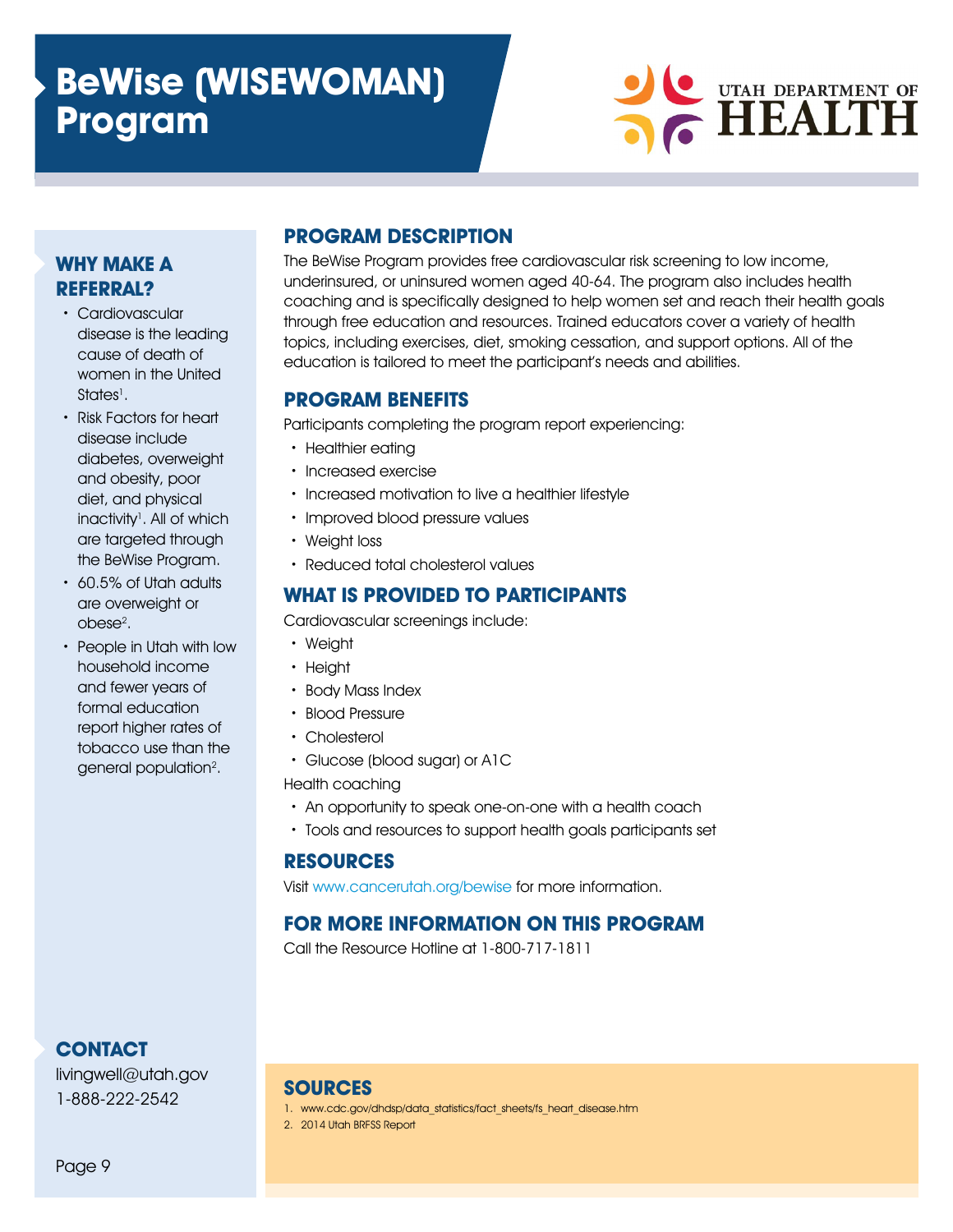# **Breast & Cervical Cancer Screening**



#### **WHY MAKE A REFERRAL?**

- · 1 in 8 women in the United States will be diagnosed with breast cancer; that's one every 2 minutes<sup>1</sup>.
- · Breast cancer is the leading cause of cancer death among Utah women<sup>2</sup>.
- · Clinical trials and observational studies show that routine screening with mammography can reduce breast cancer mortality by about 20% for women of average  $risk^3$ .

#### **PROGRAM DESCRIPTION**

The Utah Cancer Control Program provides breast and cervical cancer screening exams to underserved women who are 40-64 years of age, have low incomes, or are a member of an underserved population. These cancer screenings and education are provided to women throughout the state through local health districts and other health care providers.

# **PROGRAM BENEFITS**

Women participating in this program benefit by:

- · Receiving early detection and treatment if a cancer is found, which improves survival rates
- · Reduced costs for cancer treatment when cancer is found earlier

#### **WHAT IS PROVIDED TO PARTICIPANTS**

- · Pap test (if necessary)
- · Pelvic exam
- · Clinical breast exam
- · Mammogram
- · Health education

#### **RESOURCES**

Visit [www.cancerutah.org](http://www.cancerutah.org) for more information.

#### **FOR MORE INFORMATION ON THIS PROGRAM**

Shellee Smith [shelleesmith@utah.gov](mailto:shelleesmith@utah.gov) (801) 538-6491

Sheri Vaughan [sherivaughan@utah.gov](mailto:sherivaughan%40utah.gov?subject=) (801) 538-6204

#### **CONTACT**

[livingwell@utah.gov](mailto:livingwell@utah.gov) 1-888-222-2542

- 1. Breast Cancer Research Foundation
- 2. 2012 IBIS Data
- 3. Benefits and Harms of Breast Cancer Screening. Journal of the American Medical Association October 20, 2015, Vol 314, No.15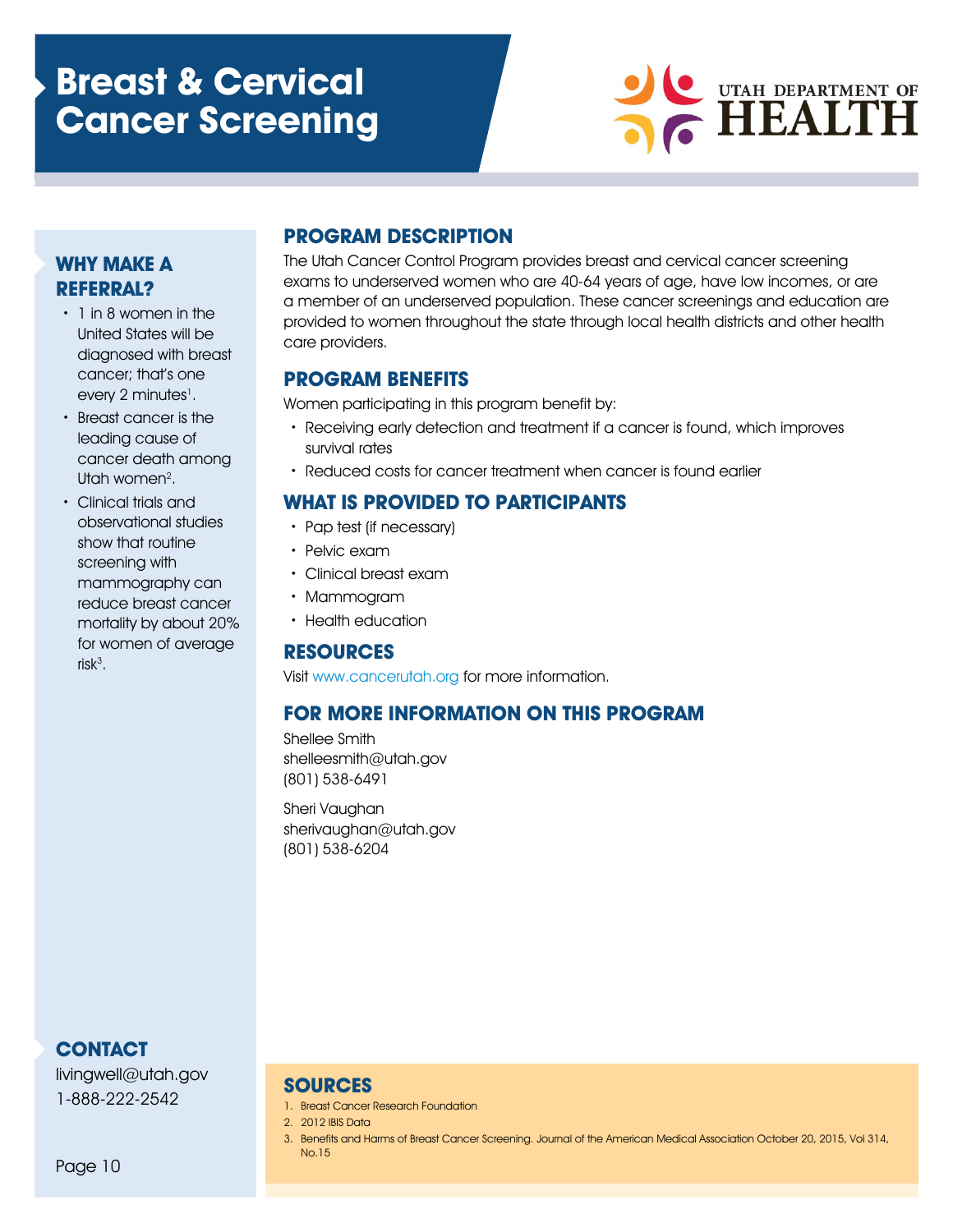# **Diabetes Self-Management Education**



#### **WHY MAKE A REFERRAL?**

· In Utah, 7.1% of adults, including 12.0% of American Indians, reported being diagnosed with diabetes in 2014<sup>1</sup>.

· Diabetes selfmanagement education results in improved A1C, blood pressure, and cholesterol levels as well as fewer complications and reduced rates of hospitalizations<sup>2</sup>.

- · Diabetes can be one of the most challenging health conditions to treat.
- · Diabetes is costly. One out of every five health care dollars is spent on diabetes health care $3$ .
- · Diabetes education reduces the risk of hospitalization for diabetes complications<sup>2</sup>.

**CONTACT**

[livingwell@utah.gov](mailto:livingwell@utah.gov) 1-888-222-2542

# **PROGRAM DESCRIPTION**

Diabetes education is a collaborative process that helps people with diabetes learn how to successfully manage their disease. The goal of diabetes education is to help people with diabetes practice self-care behaviors every day and be as healthy as possible. Diabetes self-management education/training is provided by diabetes educators.

#### **PROGRAM BENEFITS**

- · Real-life guidance and coaching to help people understand exactly how to best manage their diabetes, and to feel supported while doing it.
- · It focuses on seven self-care behaviors so that people with diabetes can be healthy and fully enjoy life:
	- » Healthy eating
	- » Being active
	- » Monitoring blood sugar levels
	- » Taking medication
	- » Problem solving
	- » Healthy coping skills
	- » Reducing risks

#### **WHAT IS PROVIDED TO PARTICIPANTS**

- · Education and support on all aspects of diabetes care by diabetes educators in individual or group settings.
- · Individualized plan that includes the tools and support to help make the plan easy to follow.

# **RESOURCES**

Visit [www.choosehealth.utah.gov](http://www.choosehealth.utah.gov) for more information.

#### **FOR MORE INFORMATION ON THIS PROGRAM**

Brittany Snyder bsnyder[@utah.gov](mailto:bsnyder%40utah.gov?subject=) (801) 538-6294

- 1. Utah BRFSS 2014
- 2. Robbins JM, Thatcher GE, Webb DA, Valdmanis VG. Nutritionist visits, diabetes classes, and hospitalization rates and charges: the Urban Diabetes Study. Diabetes Care. 2008;31(4):655-60
- 3. The American Diabetes Association. The Cost of Diabetes. www.diabetes.org/advocacy/news-events/cost-of-diabetes.html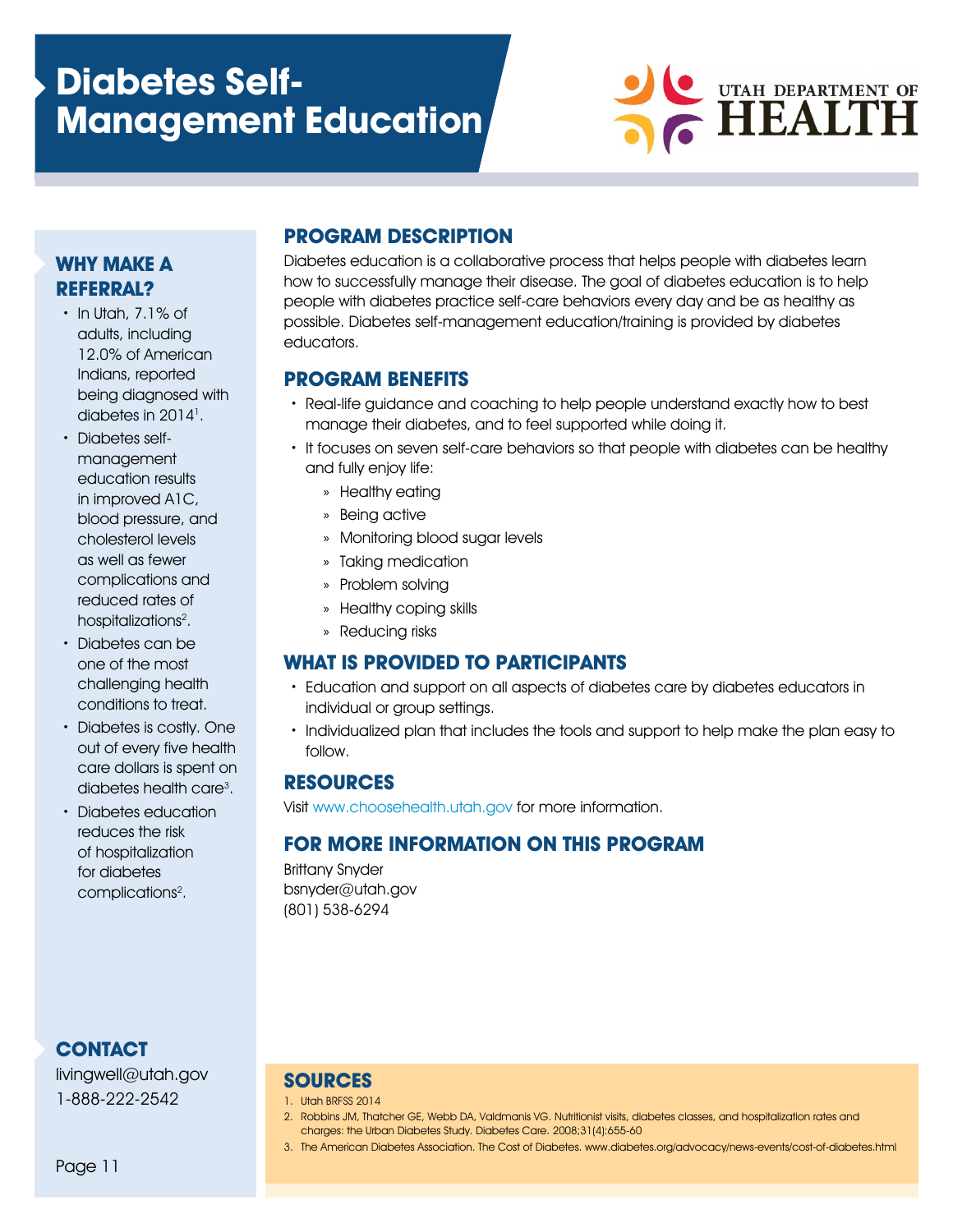# **Enhance Fitness**



#### **WHY MAKE A REFERRAL?**

- · 1 in 5 Utah adults (410,000) report having been diagnosed with Arthritis<sup>1</sup>.
- · 46.7% of adults with arthritis report being limited in their usual activities, work, or social activities<sup>1</sup>.
- · 23.3% of adults with arthritis report engaging in no physical activity<sup>1</sup>.
- · 48.5% of adults with arthritis report too little physical activity to meet national recommendations<sup>2</sup>.

#### **PROGRAM DESCRIPTION**

EnhanceFitness focuses on dynamic cardiovascular exercise, strength training, balance, and flexibility — everything older adults need to maintain health and function as they age. Led by a certified instructor, classes are held three times a week in community settings and are a great workout. Each class may include up to 25 participants and participants may either be amongst peers of their own level of fitness or a group of various fitness levels from the frail to the more fit older adult.

#### **PROGRAM BENEFITS**

Participants completing the program report experiencing:

- · Increased strength
- · Greater activity levels
- · Decreased depression
- · Improved social function

#### **WHAT IS PROVIDED TO PARTICIPANTS**

Classes meet three times per week for an hour. Each class offers:

- · 5-minute warm-up
- · 20-minute aerobics workout that gets participants moving, or a walking workout to lively music
- · 5-minute cool-down
- · 20-minute strength training workout with soft ankle and wrist weights (0 up to 20 pounds)
- · 10-minute stretching workout
- · Balance exercises throughout the class
- · Social interaction

#### **RESOURCES**

Visit [www.livingwell.utah.gov](http://www.livingwell.utah.gov) for more information.

#### **FOR MORE INFORMATION ON THIS PROGRAM**

Rebecca Castleton [rcastlet@utah.gov](mailto:rcastlet@utah.gov) (801) 538-9340

**SOURCES** 1. 2014 Utah BRFSS Report 2. 2013 Utah BRFSS Report

**CONTACT**

[livingwell@utah.gov](mailto:livingwell@utah.gov) 1-888-222-2542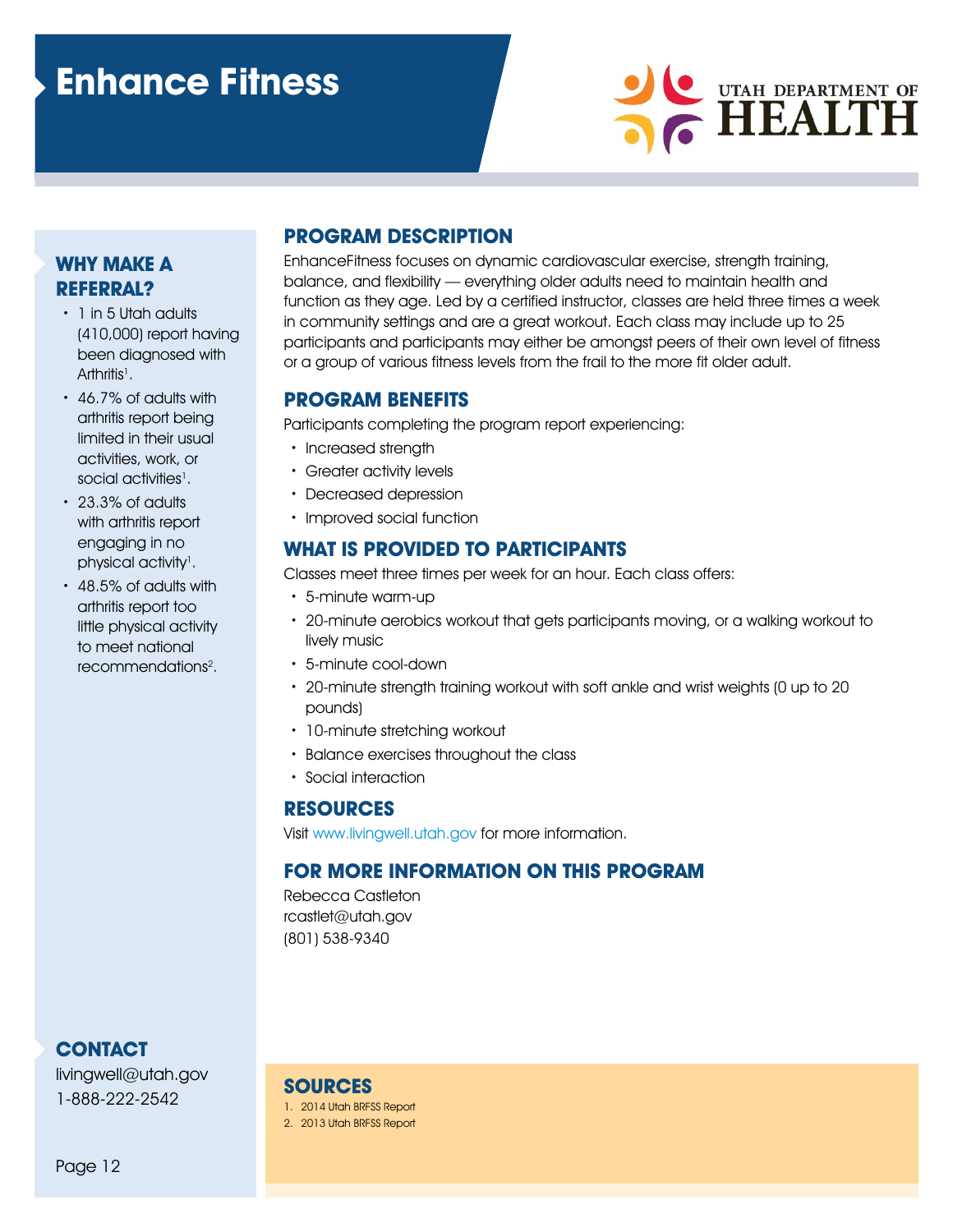

#### **WHY MAKE A REFERRAL?**

- · Seven of the top ten causes of death in the US are caused by chronic disease<sup>1</sup>.
- · 17% of Utah adults report having two or more chronic conditions<sup>2</sup>.
- · In 2009, the healthcare costs associated with chronic disease exceeded \$586  $m$ illion $3$ .

# **PROGRAM DESCRIPTION**

Living Well with Chronic Conditions (Chronic Disease Self-Management Program) is a program for people with chronic health problems. The workshops empowers participants to take an active role in managing their health by giving them the key skills needed to manage any chronic health condition. The program addresses common symptoms and worries from all types of chronic disease and illnesses. Family members and others who support people with a chronic health condition are also encouraged to attend.

#### **PROGRAM BENEFITS**

Participants who have completed a workshop demonstrate:

- · Increased exercise
- · Increased ability to do social and household activities
- · Less depression, fear, frustration, and worry about their health
- · Reduction in symptoms like pain
- · Increased confidence in their ability to manage their condition
- · Decreased emergency department visits and hospitalizations

#### **WHAT IS PROVIDED TO PARTICIPANTS**

Workshops are facilitated by two trained instructors and meet once a week for six weeks; each class lasts 2 ½ hours. The workshop covers the following topics:

- · Pain and fatigue management
- · How to make an action plan to set and achieve attainable goals
- · Problem solving
- · How to deal with difficult emotions
- · Physical activity and exercise
- · How to make decisions
- Healthy eating
- · Communication skills
- · Working with your health care professional

#### **RESOURCES**

Visit [www.livingwell.utah.gov](http://www.livingwell.utah.gov) for more information.

#### **FOR MORE INFORMATION ON THIS PROGRAM**

Rebecca Castleton [rcastlet@utah.gov](mailto:rcastlet@utah.gov) (801) 538-9340

#### **SOURCES**

- 1. Centers for Disease Control and Prevention. Death and Mortality. NCHS FastStats Web site. http://www.cdc.gov/ nchs/ fastats/deaths.htm
- 2. Utah BRFSS 2014
- 3. Utah All Payer Claims Database, 2010

#### **CONTACT** [livingwell@utah.gov](mailto:livingwell@utah.gov)

1-888-222-2542

Page 13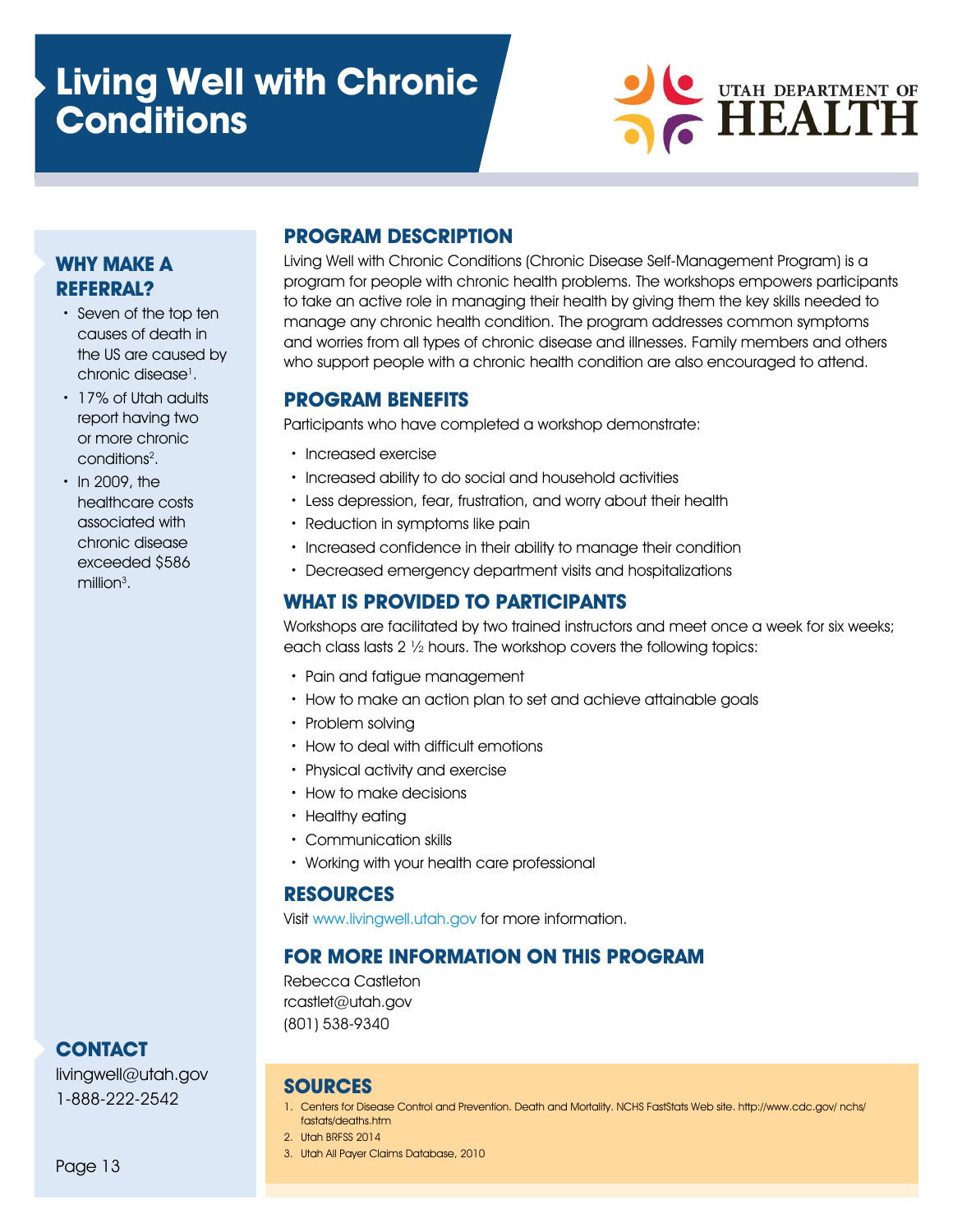# **Living Well with Diabetes (DSMP)**



#### **WHY MAKE A REFERRAL?**

- · In Utah, 7.1% of adults, including 12.0% of American Indians, reported being diagnosed with diabetes in 2014<sup>1</sup>.
- · DSMP has been shown to improve hypoglycemia, depression, diet, communication, and self efficacy<sup>2</sup>.

#### **PROGRAM DESCRIPTION**

Living Well with Diabetes teaches participants skills to manage their diabetes and other chronic conditions. In addition to addressing the physical and emotional symptoms of diabetes, this program also aims to help participants better communicate with their health care providers and make healthy day-to-day decisions. The workshop is goal-orientated and shown to improved health outcomes for people looking to better manage their diabetes.

#### **PROGRAM BENEFITS**

Participants who have completed a workshop demonstrate:

- · Increased exercise
- · Increased ability to do social and household activities
- · Less depression, fear, frustration, and worry about their health
- · Reduction in symptoms like pain
- · Increased confidence in their ability to manage their condition
- · Decreased emergency department visits and hospitalizations
- · Increased knowledge for dealing with diabetes specific symptoms

### **WHAT IS PROVIDED TO PARTICIPANTS**

Workshops are facilitated by two trained instructors and meet once a week for six weeks; each class lasts 2 ½ hours. During the workshop the topics covered include:

- · Pain, fatigue, and stress management
- · Monitoring blood sugar and managing hyper/hypoglycemia
- · How to make an action plan to set and achieve attainable goals
- · Problem solving
- · How to deal with difficult emotions and complications
- · Physical activity and exercise
- · Healthy eating
- · Communication skills and working with your health care professional
- · Foot care

#### **RESOURCES**

Visit [www.livingwell.utah.gov](http://www.livingwell.utah.gov) for more information.

#### **FOR MORE INFORMATION ON THIS PROGRAM**

Rebecca Castleton [rcastlet@utah.gov](mailto:rcastlet@utah.gov) (801) 538-9340

# **SOURCES**

1. Utah BRFSS 2014

2. Lorig K, Ritter PL, Villa FJ, Armas J. Community-based peer-led diabetes self-management: A randomized trial. The Diabetes Educator 2009 July-August;35(4):641-51

# **CONTACT**

[livingwell@utah.gov](mailto:livingwell@utah.gov) 1-888-222-2542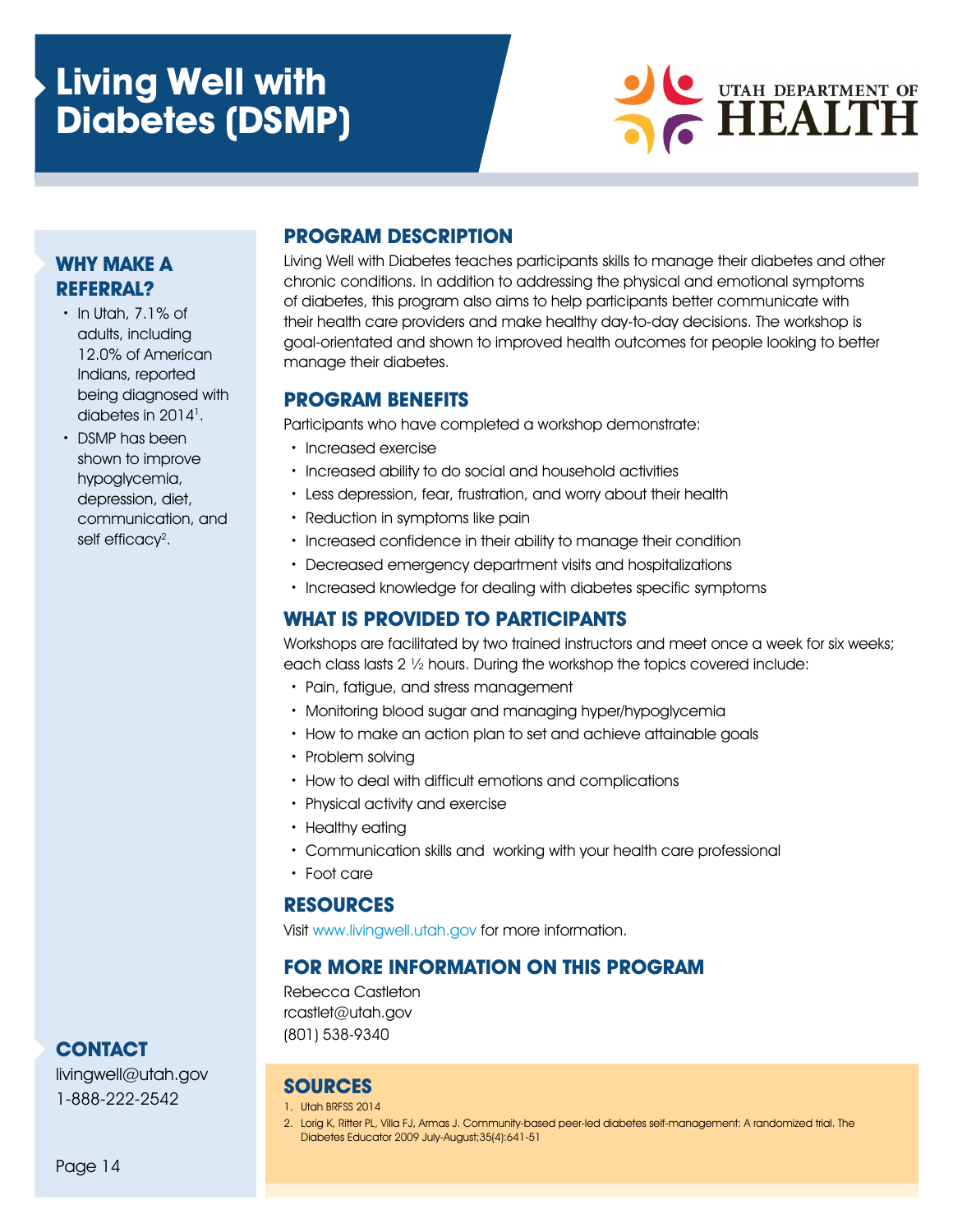# **National Diabetes Prevention Program**



#### **WHY MAKE A REFERRAL?**

- · It is estimated that 35% of adults are at high risk for developing type 2 diabetes<sup>1</sup>.
- · Type 2 diabetes can be prevented or delayed by lifestyle changes.
- · The Diabetes Prevention Program has been shown to reduce the incidence of type 2 diabetes by 58%, and this risk reduction is sustained over time2 .

### **PROGRAM DESCRIPTION**

Eighty-six million Americans now have prediabetes—that's 1 out of 3 adults! Of those 86 million, 9 out of 10 of them don't even know they have it. Without intervention, 15% to 30% of people with prediabetes will develop type 2 diabetes within 5 years<sup>1</sup>. With numbers like that, it's important to learn about prediabetes and take action.

The National Diabetes Prevention Program (National DPP) is an evidence-based lifestyle change program with the goal to prevent or delay the development of type 2 diabetes and heart disease among at-risk Utahns.

#### **PROGRAM BENEFITS**

- · Empowerment through education and application
- · Movement toward a healthier self, one step at a time
- · Sustainability through behavior change
- · Increased physical activity
- · Weight loss

#### **WHAT IS PROVIDED TO PARTICIPANTS**

This is a 12-month intensive lifestyle change program with 16 weekly and 6 monthly group sessions focusing on:

- · Behavior change
- · Healthy eating strategies
- · Ways to become more physically active
- · Getting 150 minutes of physical activity per week
- · Achieving a 5-7% weight loss

The sessions are facilitated by trained lifestyle coaches that encourage, coach, and motivate participants to adopt sustainable lifestyle changes.

#### **RESOURCES**

**SOURCES**

Visit [www.livingwell.utah.gov](http://www.livingwell.utah.gov) for more information.

#### **FOR MORE INFORMATION ON THIS PROGRAM**

Celsa Bowman [cbowman@utah.gov](mailto:cbowman@utah.gov) (801) 538-6273 [www.choosehealth.utah.gov](http://www.choosehealth.utah.gov)

prevention/prediabetes-type2/

#### **CONTACT**

[livingwell@utah.gov](mailto:livingwell@utah.gov) 1-888-222-2542

1. Centers for Disease Control and Prevention. National Diabetes Statistics Report, 2014. www.cdc.gov/diabetes/

2. Knowler WC, Barrett-Conner E, Fowler SE, et al.; Diabetes Prevention Program Research Group. Reduction in the incidence of type 2 diabetes with lifestyle intervention or metformin. N Engl J Med 2002;346:393–403. www.nejm.org/doi/full/10.1056/ NEJMoa012512#t=articleTop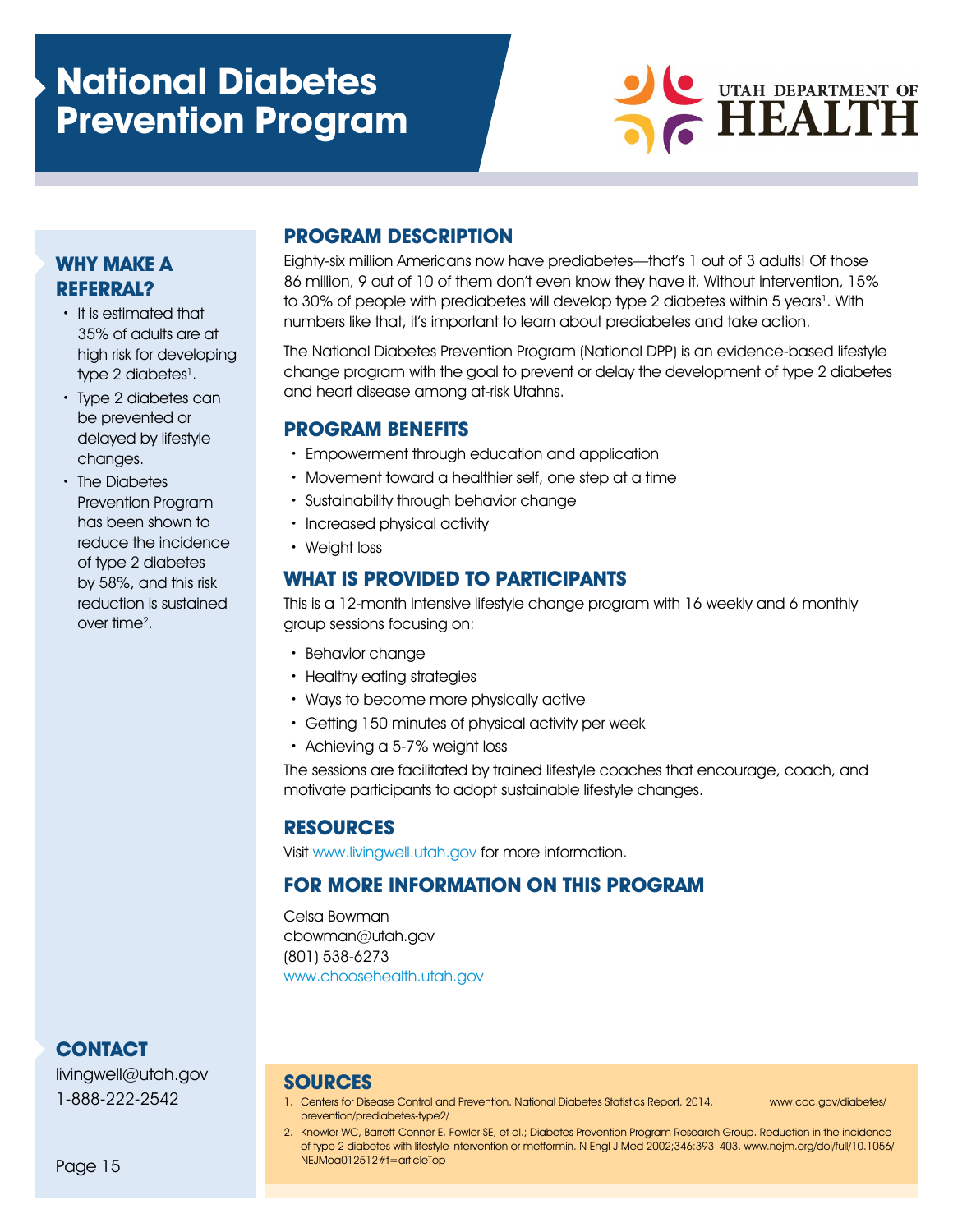# **Utah Tobacco Quit Line**



### **WHY MAKE A REFERRAL?**

- · Patients are more likely to quit when advised by a health care provider.
- · Quit Line coaching can more than double a tobacco user's chances of quitting. Quit Line coaching combined with medication (such as NRT) can more than triple the chances of quitting.
- · Those who successfully quit reduce their risk for stroke, heart disease, and a number of cancers and other diseases.
- · Those who successfully quit save money.

# **PROGRAM DESCRIPTION**

Quitting tobacco isn't easy. The Utah Tobacco Quit Line (1-800-Quit-Now) is a free telephone coaching program that can help tobacco users end their addiction. [Waytoquit.org](http://www.waytoquit.org) has information about the quit line as well as online coaching. Health professionals can make referrals by going to [waytoquit.org/refer-patients.](http://waytoquit.org/refer-patients/)

# **WHAT IS PROVIDED TO UTAH'S TOBACCO QUIT LINE PARTICIPANTS**

- · A trained coach will talk with a participant to help them develop a personalized quit plan
- · Receive up to five individually tailored sessions with a coach
- · Get a self-help booklet and information about online resources
- · Opt in for text messaging reminders and support
- · Receive information about how to help a friend or family member to quit
- · Discuss options for medications, including free Nicotine Replacement Therapy to eligible callers (youth are not eligible for NRT)

# **WHAT IS PROVIDED TO ONLINE COACHING PARTICIPANTS**

- · A personalized quit plan
- A quitting coach
- · Guided processes for setting a quit date, conquering urges, choosing a medication, or getting social support
- · Interactive lessons, worksheets, videos, articles, and podcasts
- · Track progress and monetary savings
- · Free Nicotine Replacement Therapy for eligible participants

#### **RESOURCES**

- · Visit [www.waytoquit.org](http://www.waytoquit.org) or [smokefree.gov](http://www.smokefree.gov) for more information
- · English: Call toll-free 1-800-QUIT-NOW (1-800-784-8669)
- · English hours of operation 24 hours a day, 7 days a week
- · Spanish: Call toll-free 1-855-DÉJELO-YA (1-855-335-3569)
- · Spanish hours of operation 6 a.m. to 10 p.m. MST, 7 days a week

#### **CONTACT**

[livingwell@utah.gov](mailto:livingwell@utah.gov) 1-888-222-2542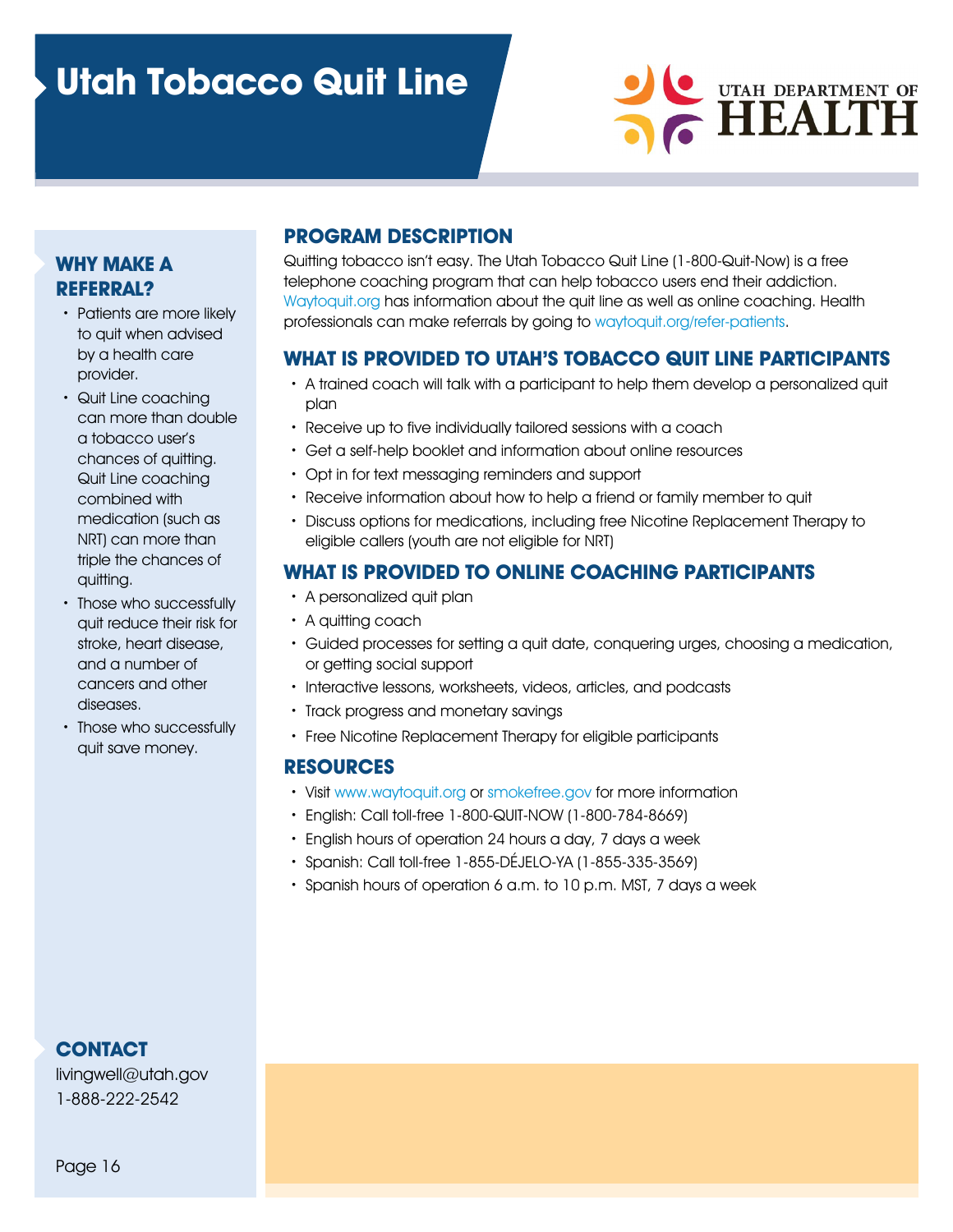# **Stepping On**



#### **WHY MAKE A REFERRAL?**

- · Falls pose a major threat to the health and independence of aging adults.
- · Falls are the leading cause of fatal and nonfatal injury for older adults<sup>1</sup>.
- · The combined direct costs of fall-related hospitalizations and emergency department visits in Utah are \$123 million annually<sup>2</sup>.
- · Evidence-based programs, such as Stepping On, can prevent falls by addressing risk factors, such as muscle weakness, balance deficits, vision impairment, and home safety<sup>3, 4</sup>.

**CONTACT**

[livingwell@utah.gov](mailto:livingwell@utah.gov) 1-888-222-2542

Page 17

# **PROGRAM DESCRIPTION**

Stepping On is an evidence-based fall prevention program that reduces falls among participants. Falling is not an inevitable result of aging. Through practical lifestyle changes and community partnerships, we can substantially reduce fall risks, keeping older adults living independently with a good quality of life. Stepping On addresses known risk factors and promotes behavior change. Professional guest experts include a pharmacist, optometrist, physical therapist, and community safety officer.

Eligible Participants:

- · Are age 60 years or over
- · Are at risk for falling, have fallen in the past year, or are fearful of falling
- · Are living in a home or apartment
- · Are not suffering from dementia

#### **PROGRAM BENEFITS**

- 31% reduction in falls among participants<sup>4</sup>
- · Decreased fear of falling
- · Increased performance of safe behaviors

#### **WHAT IS PROVIDED TO PARTICIPANTS**

Classes meet once a week for two hours. One session is 7 weeks long. Classes include interactive discussion and storytelling to promote adult learning. Education topics include: falls and risks, strength and balance exercises, medication review, home hazards, safe footwear, vision and falls, community mobility, and safety in public places.

#### **RESOURCES**

Visit [www.health.utah.gov/vipp/older](http://www.health.utah.gov/vipp/older-adults/falls)-adults/falls for more information.

# **FOR MORE INFORMATION ON THIS PROGRAM**

Sally Aerts [saerts@utah.gov](mailto:saerts@utah.gov) (801) 538-6592

- 1. Utah Death Certificate Database. Utah Department of Health: 2010-2012
- 2. Utah Inpatient Hospital Discharge Data & Utah Emergency Department Encounter Database. Utah Department of Health; 2009-2011
- 3. Updated American Geriatrics Society/British Geriatrics Society Clinical Practice Guideline for Prevention of Falls in Older Persons. Journal of the American Geriatrics Society 2011;59:148-157
- 4. Clemson L, et.al. Journal of the American Geriatrics Society 2004;52:1487-1494